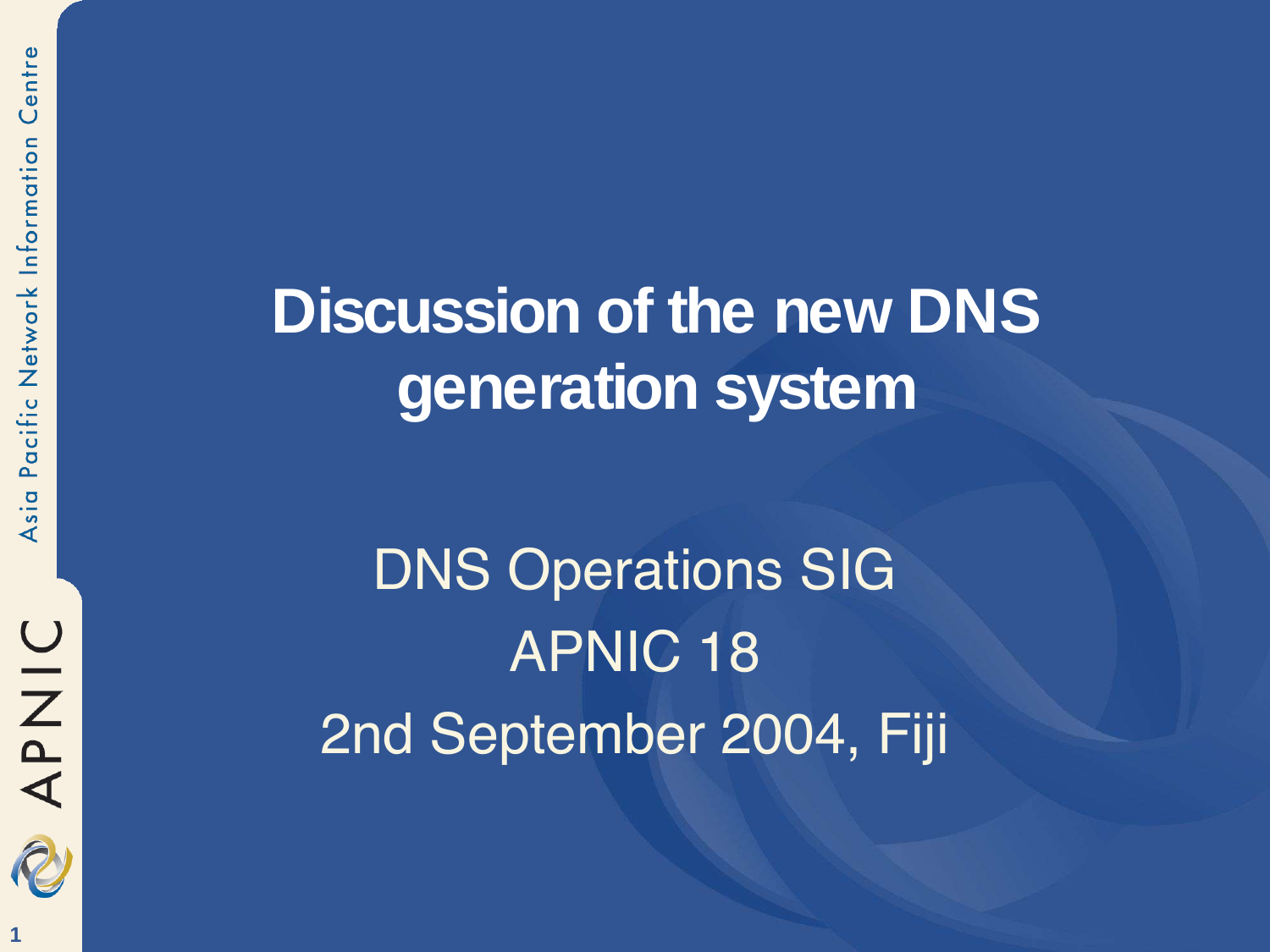#### **Overview**

- Current DNS Generation process
- The New Process
- Implementation Status
- Future Considerations
- Discussion

APNIC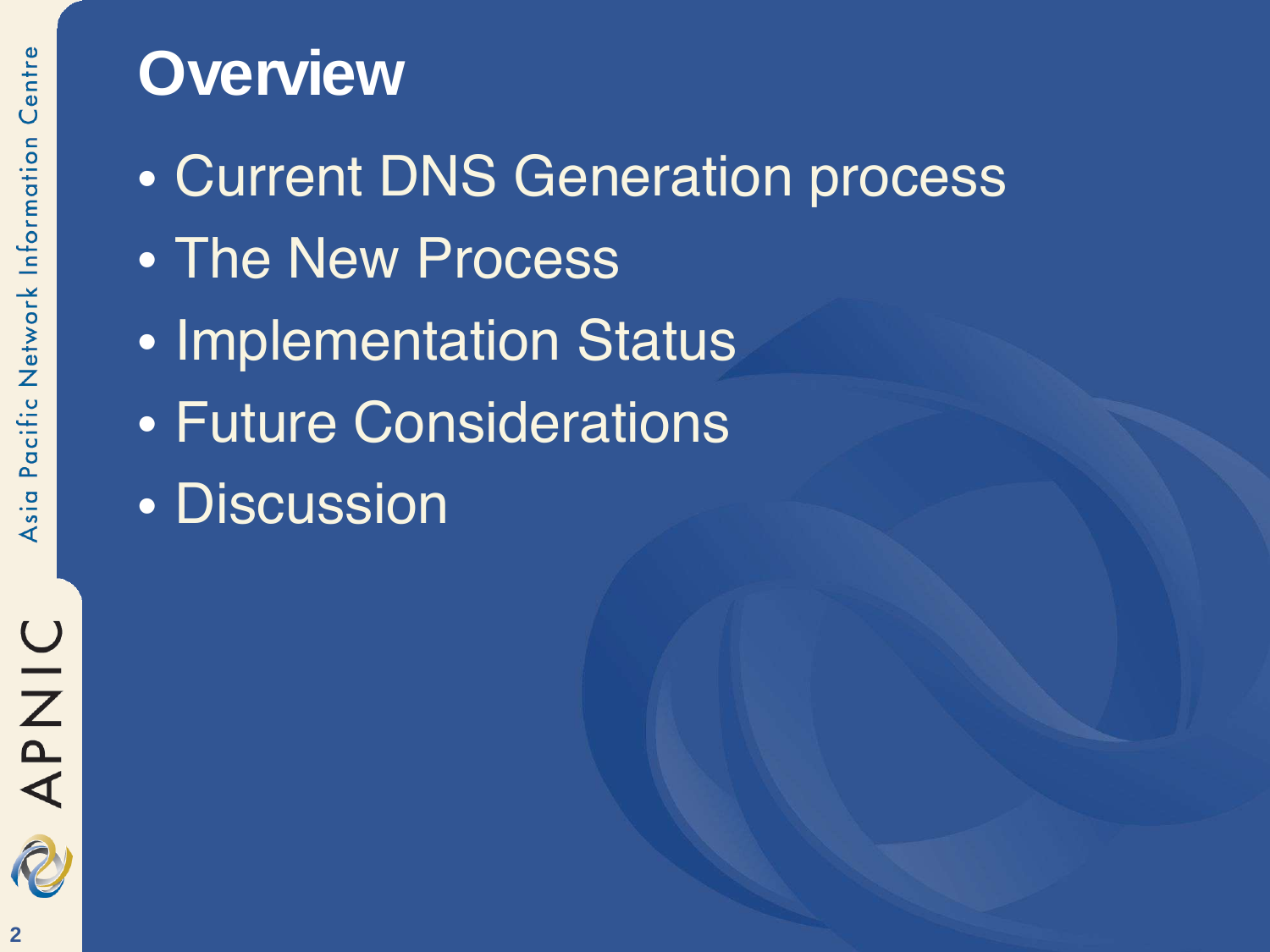## DINAP

### **The current process**

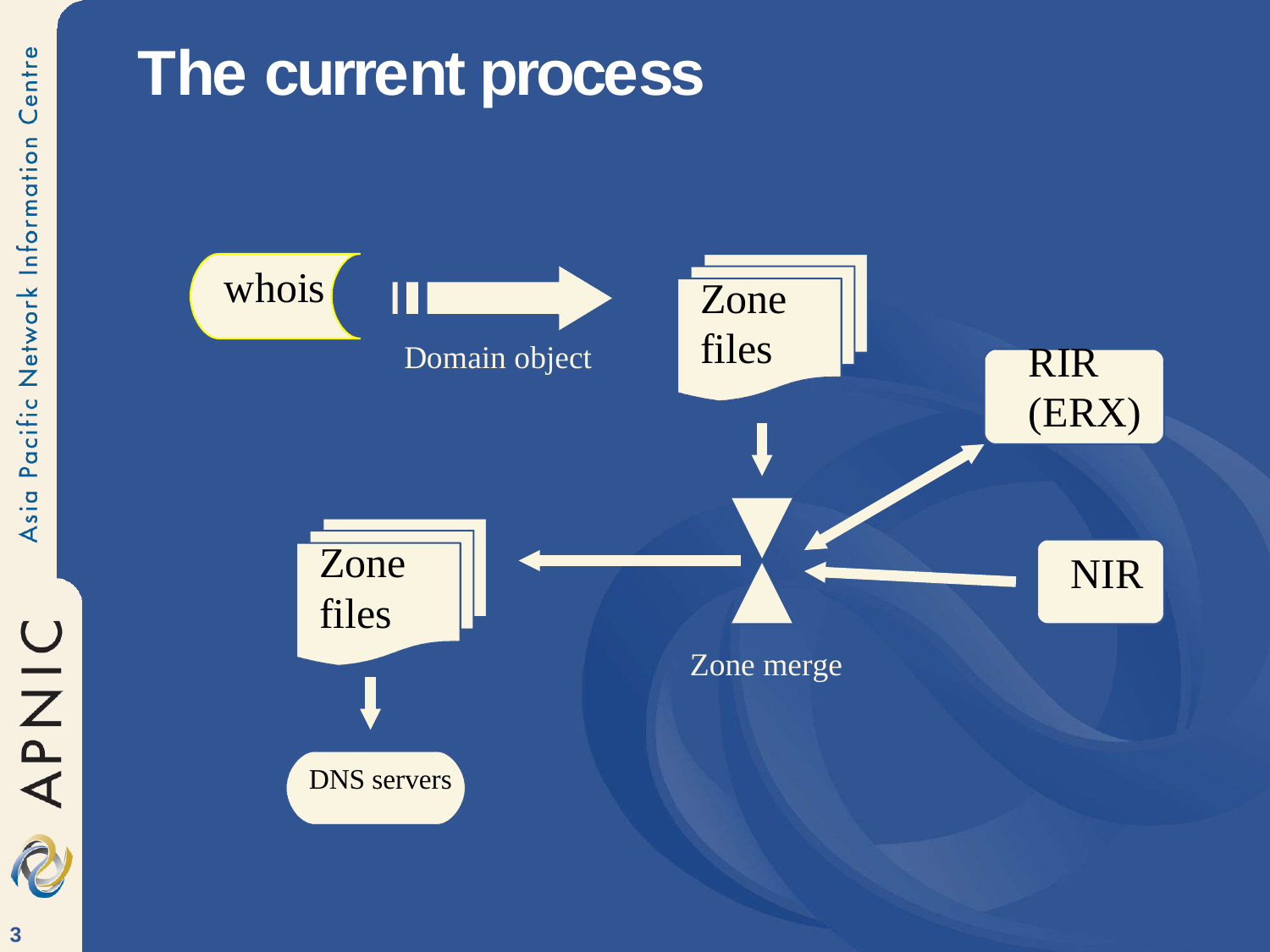### **The current process**

•Zones are a composite of: • WHOIS data (domain objects) • "zone-lets" received from NIR/RIR •Zone generation takes 27minutes • (mostly data fetch delays) •Zones valid, but 'dirty' • /24 records in addition to covering /16 • Manual zone addition process •Not scalable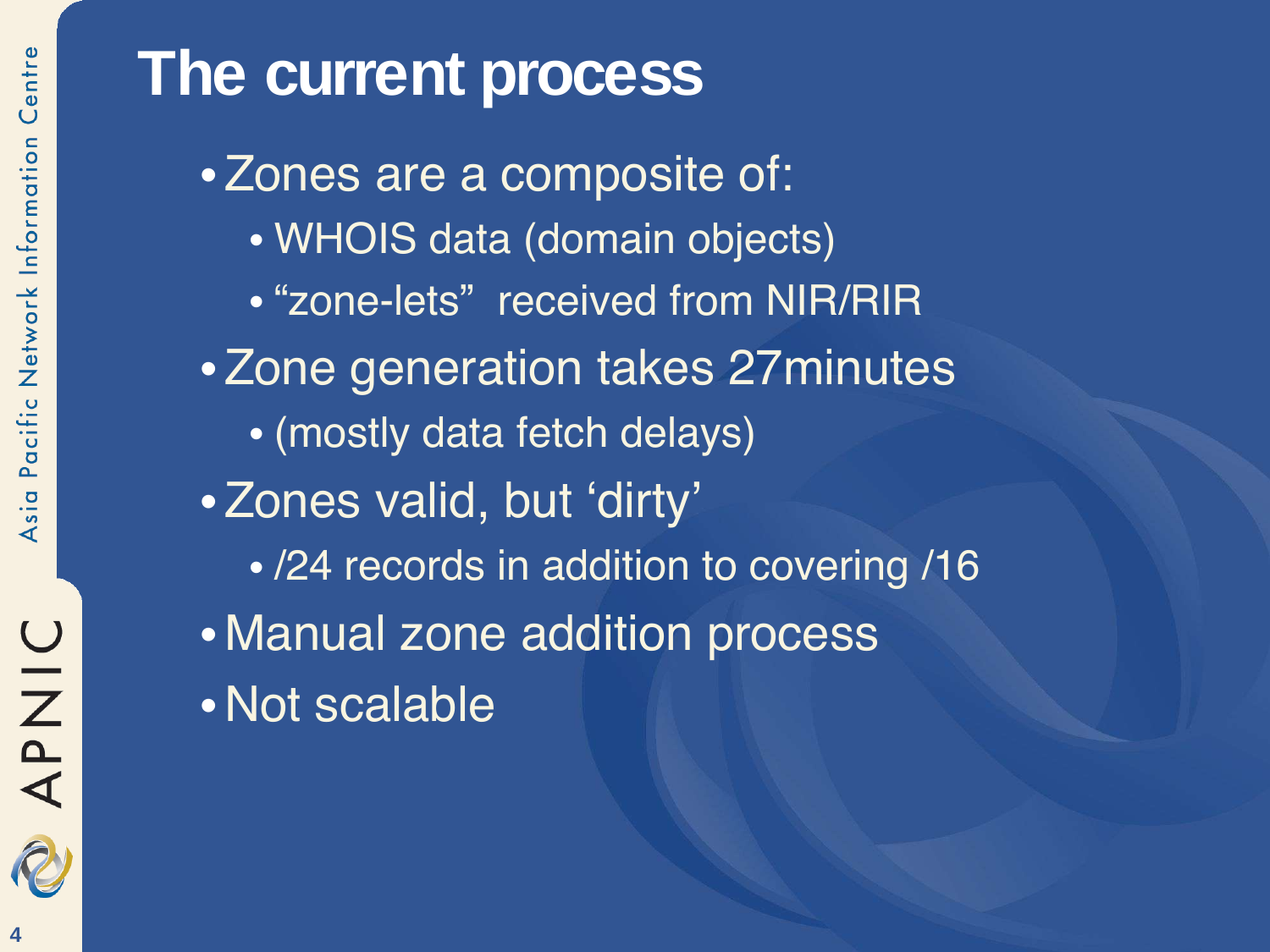# DINAP

### **The new process**

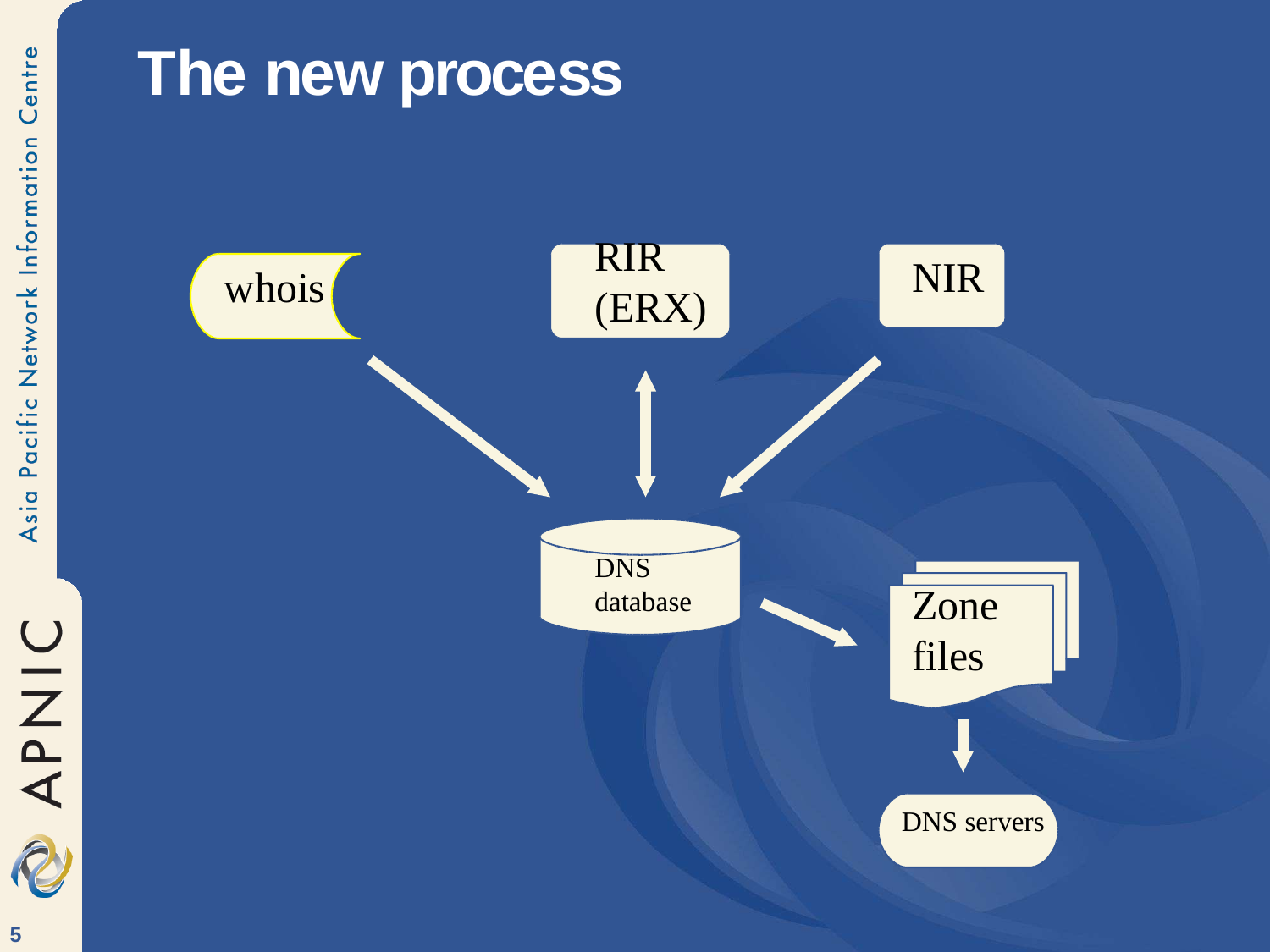

APNIC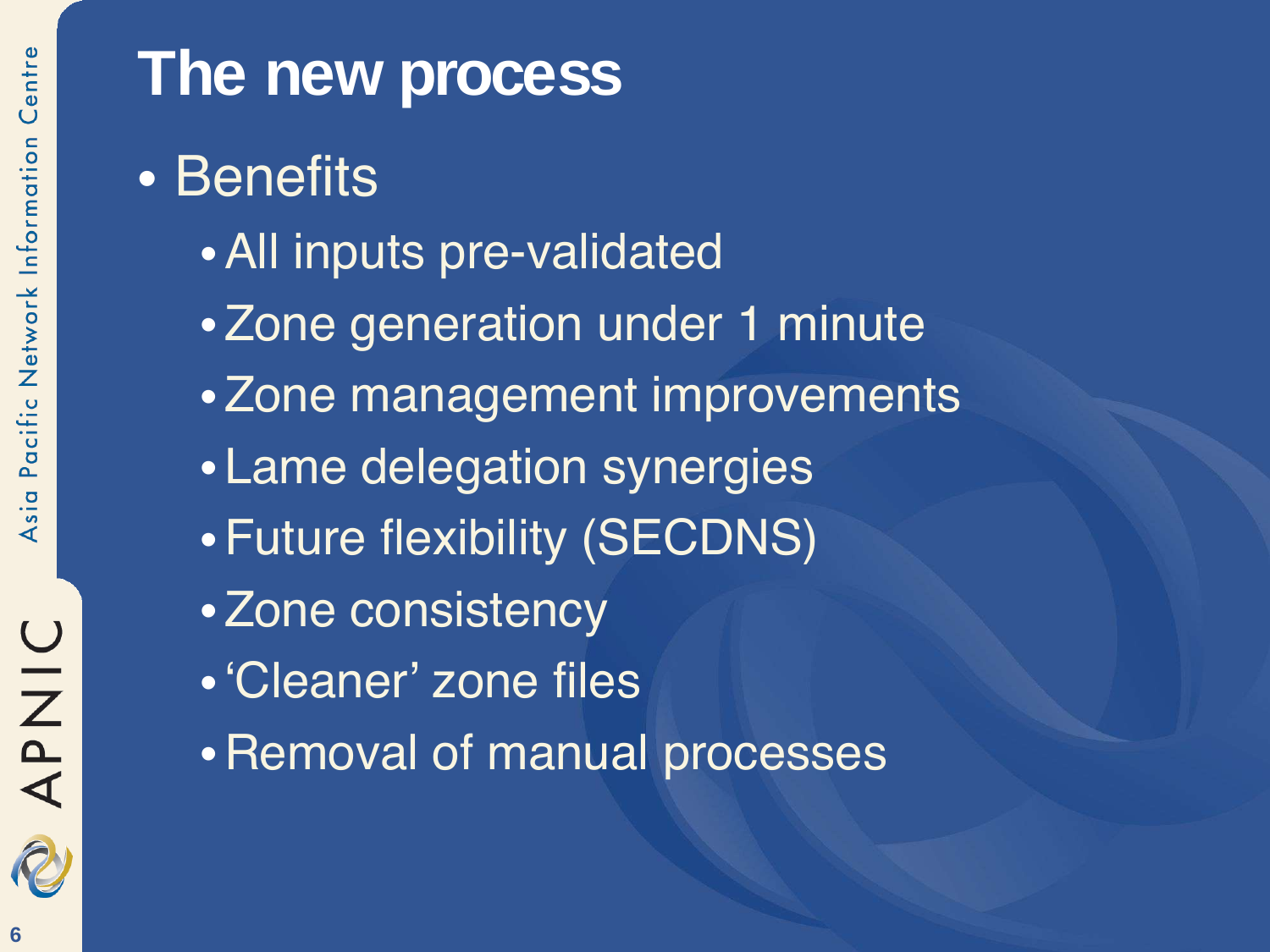### APNIC 2 **7**

### **Implementation state**

- 95% functioning • Makes zones, not yet published to NS •No Management interface • Zone state comparative testing
	- •(against current system)
- Expected deployment date:
	- •End of Nov '04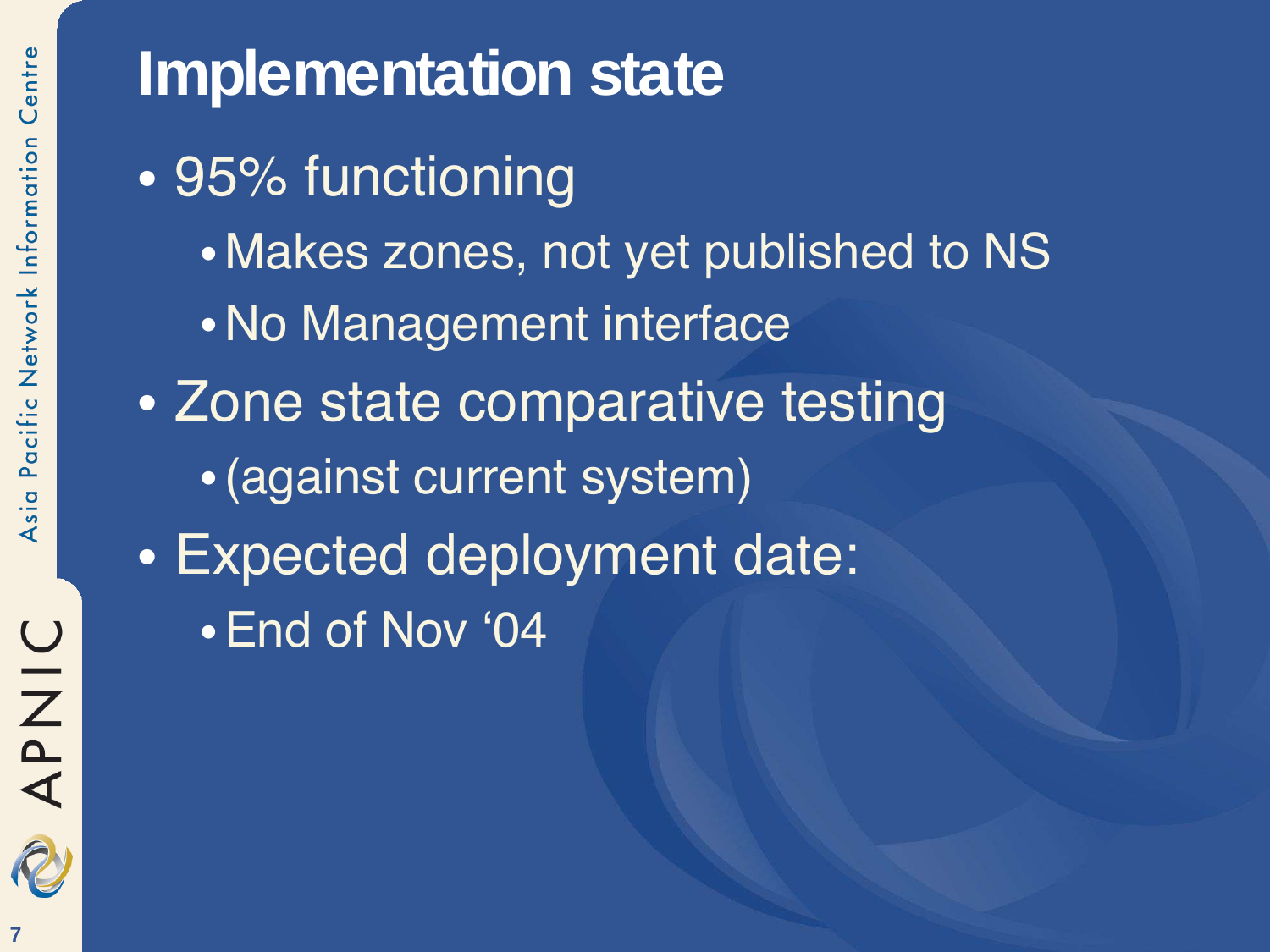**Future considerations** • DNSSEC support • How to maintain delegates DNS KEY? • How to re-sign zone? •Ongoing coordination with RIR/NIR • In-addr.arpa glue • Direct update from stakeholders •Per delegation record! • Dynamic DNS



APNIC